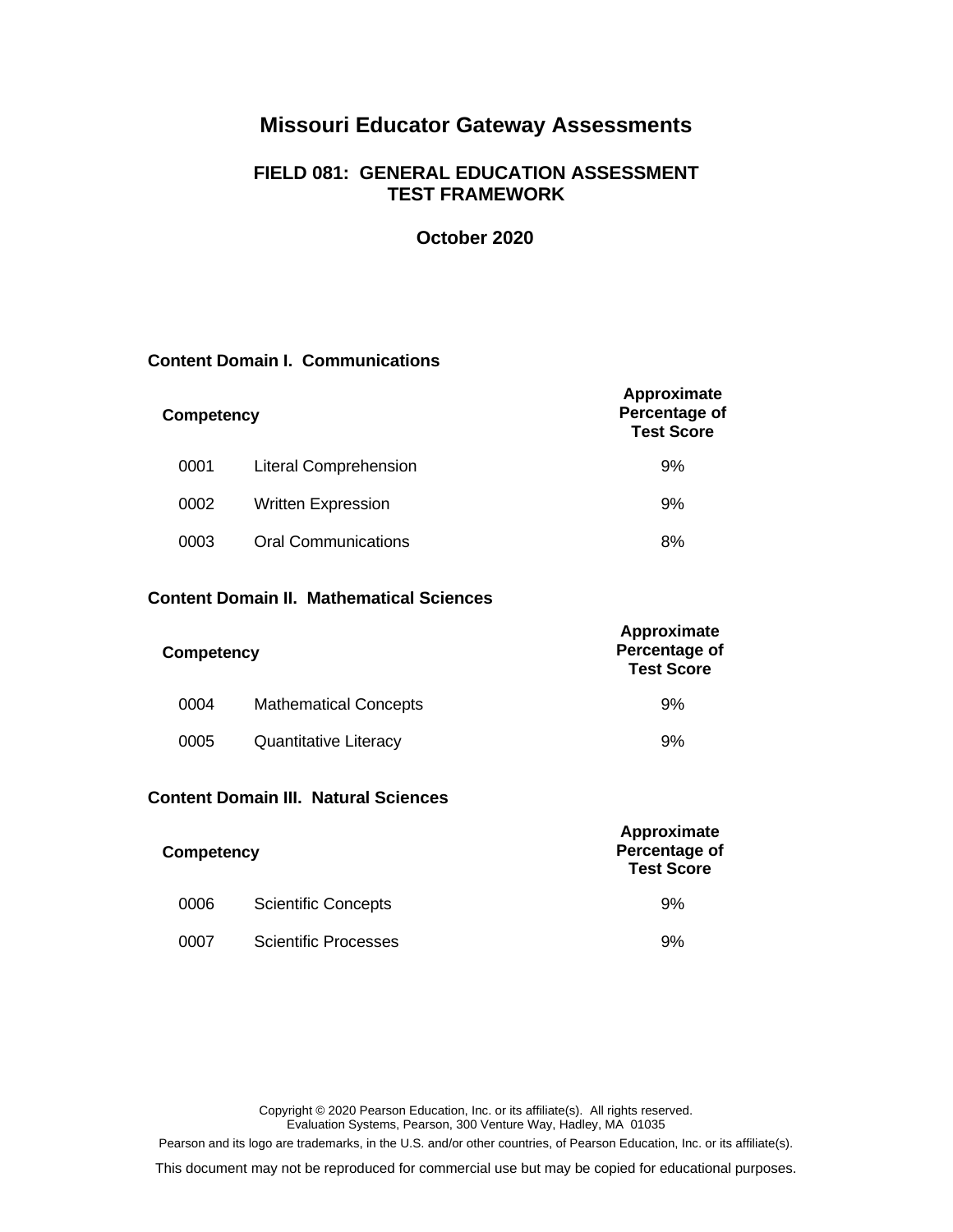| Competency |                                              | Approximate<br>Percentage of<br><b>Test Score</b> |
|------------|----------------------------------------------|---------------------------------------------------|
| 0008       | Social Institutions and Human Behavior       | 8%                                                |
| 0009       | Historical Settings, Processes, and Contexts | 8%                                                |

## **Content Domain IV. Social and Behavioral Sciences**

## **Content Domain V. Humanities and Fine Arts**

| Competency |                                      | Approximate<br>Percentage of<br><b>Test Score</b> |
|------------|--------------------------------------|---------------------------------------------------|
| 0010       | Literature, the Arts, and Philosophy | 7%                                                |

## **Content Domain VI. Unified, Coherent, and Effective Writing**

| Competency |                            | Approximate<br>Percentage of<br><b>Test Score</b> |
|------------|----------------------------|---------------------------------------------------|
| 0011       | <b>Written Composition</b> | 15%                                               |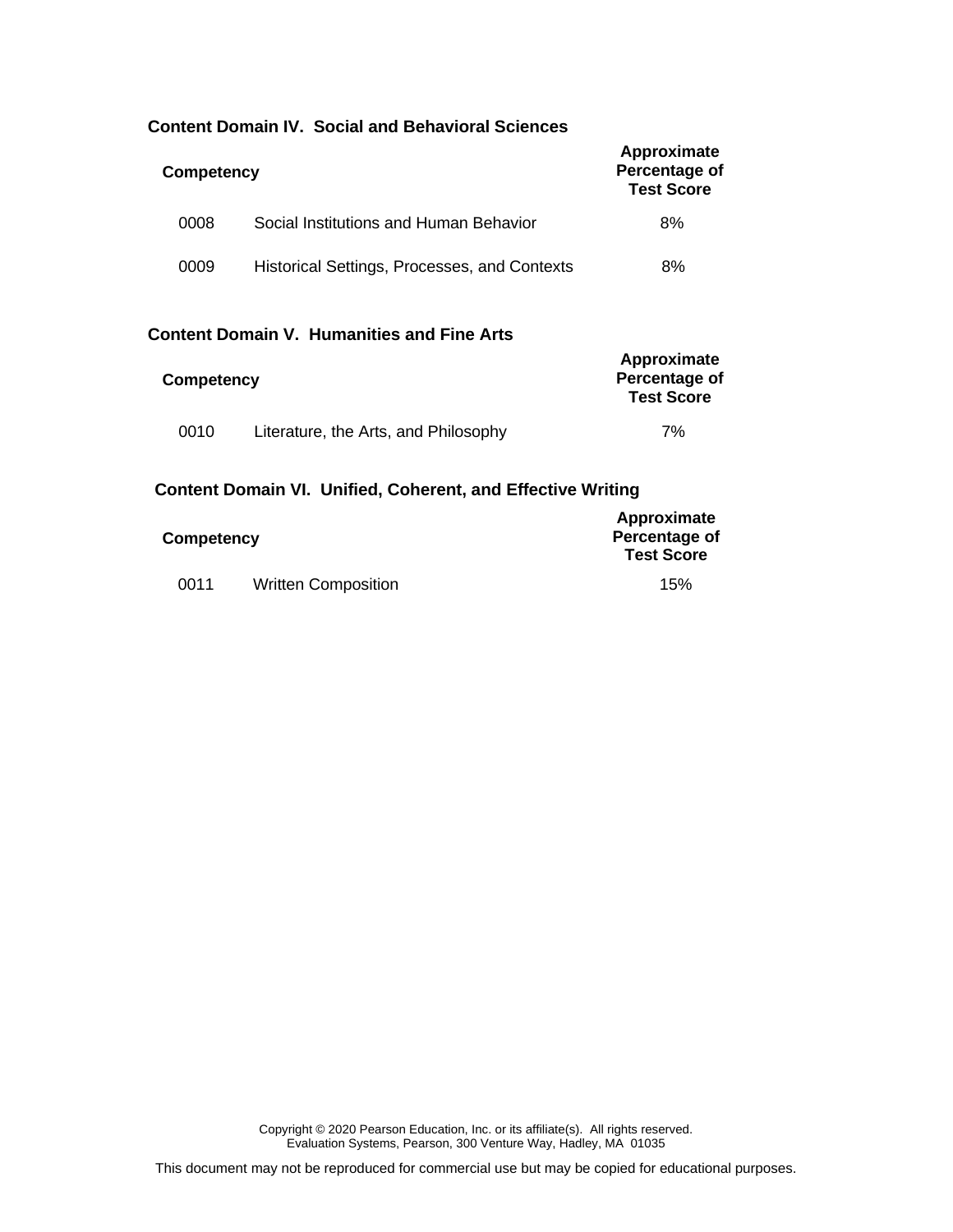## **Missouri Educator Gateway Assessments TEST FRAMEWORK FIELD 081: GENERAL EDUCATION ASSESSMENT**

#### **COMMUNICATIONS**

### **0001 Demonstrate literal and inferential understanding, and apply critical reasoning skills, to the analysis and interpretation of informational and literary texts.**

For example:

- 1.1 Recognize a writer's purpose for writing and determine a writer's tone, opinion, or point of view.
- 1.2 Identify the main ideas of a text and analyze information and details that support central themes and develop important topics.
- 1.3 Apply knowledge of word structure, context, and syntax to determine the meanings of words and phrases in a text.
- 1.4 Draw conclusions or make inferences from stated or implied information and recognize the relationship of ideas in a text.
- 1.5 Recognize the assumptions on which a writer's argument is based; and assess the credibility, accuracy, objectivity, and bias of information presented in a text.
- 1.6 Analyze the arguments or claims made in an informational or persuasive text and distinguish between statements of fact and expressions of opinion.
- 1.7 Analyze how literary devices and techniques are used in a work of fiction, drama, or poetry to establish setting, create a mood, develop characters, or convey ideas.

Copyright © 2020 Pearson Education, Inc. or its affiliate(s). All rights reserved. Evaluation Systems, Pearson, 300 Venture Way, Hadley, MA 01035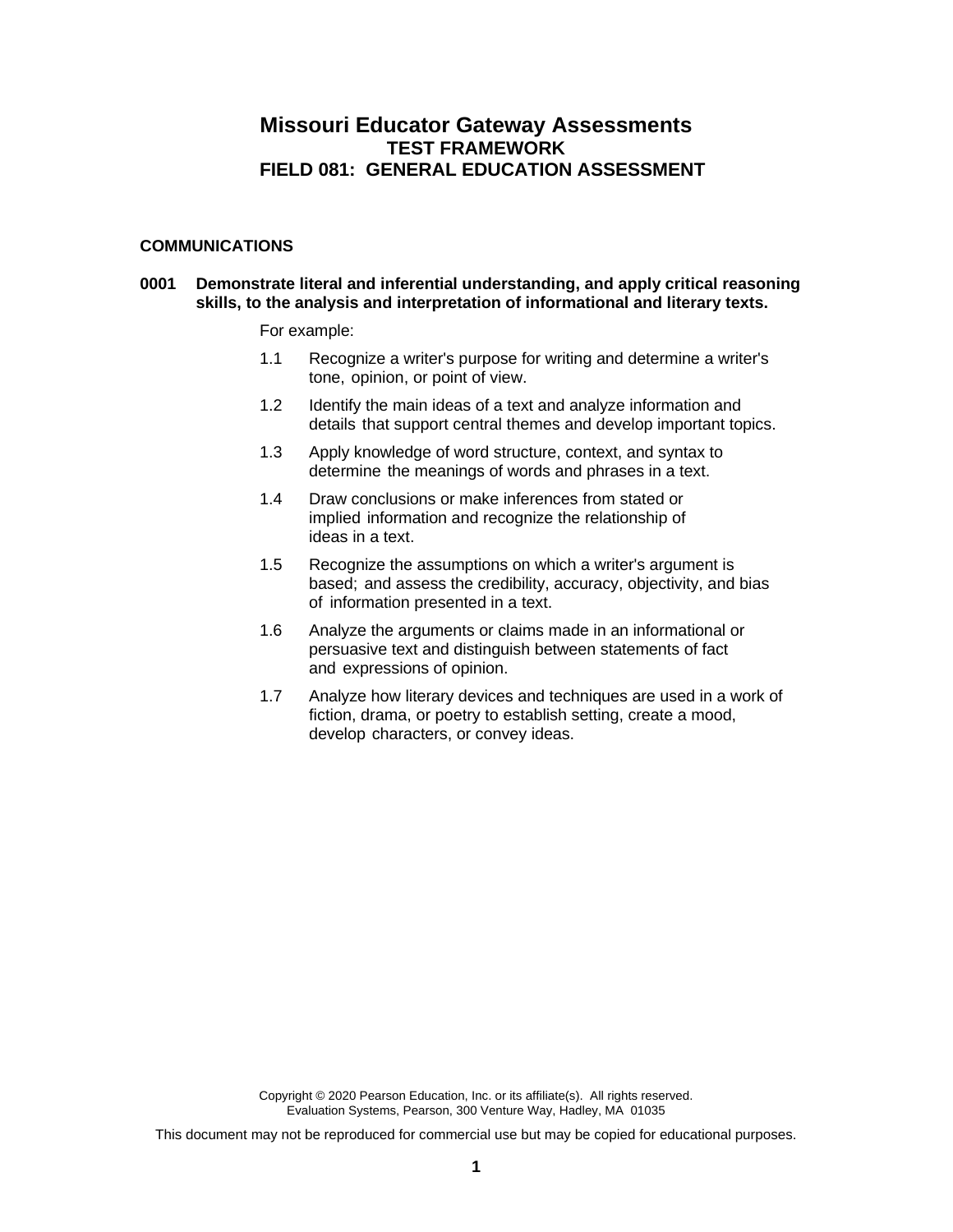#### **0002 Demonstrate knowledge of the principles of effective written expression and the ability to produce proficient writing.**

For example:

- 2.1 Demonstrate knowledge of clear, focused, coherent, and unified writing; effective sentences and paragraphs; the development and organization of ideas; and style and vocabulary appropriate to task, purpose, and audience.
- 2.2 Demonstrate the ability to use words, phrases, transitional devices, and syntax to link sections of the text, create cohesion, and clarify relationships between ideas.
- 2.3 Demonstrate the ability to support claims in writing using valid reasoning and relevant and sufficient evidence.
- 2.4 Demonstrate the ability to introduce and develop ideas through the effective use of thesis statements and topic sentences and to provide an effective conclusion that follows from the ideas presented in a composition.
- 2.5 Demonstrate command of the conventions of Standard English grammar, usage, capitalization, punctuation, and spelling.
- 2.6 Demonstrate the ability to apply a recursive writing process (e.g., prewriting, drafting, revising, editing) to generate, revise, edit, and proofread texts.
- 2.7 Demonstrate effective research and information literacy skills.

Copyright © 2020 Pearson Education, Inc. or its affiliate(s). All rights reserved. Evaluation Systems, Pearson, 300 Venture Way, Hadley, MA 01035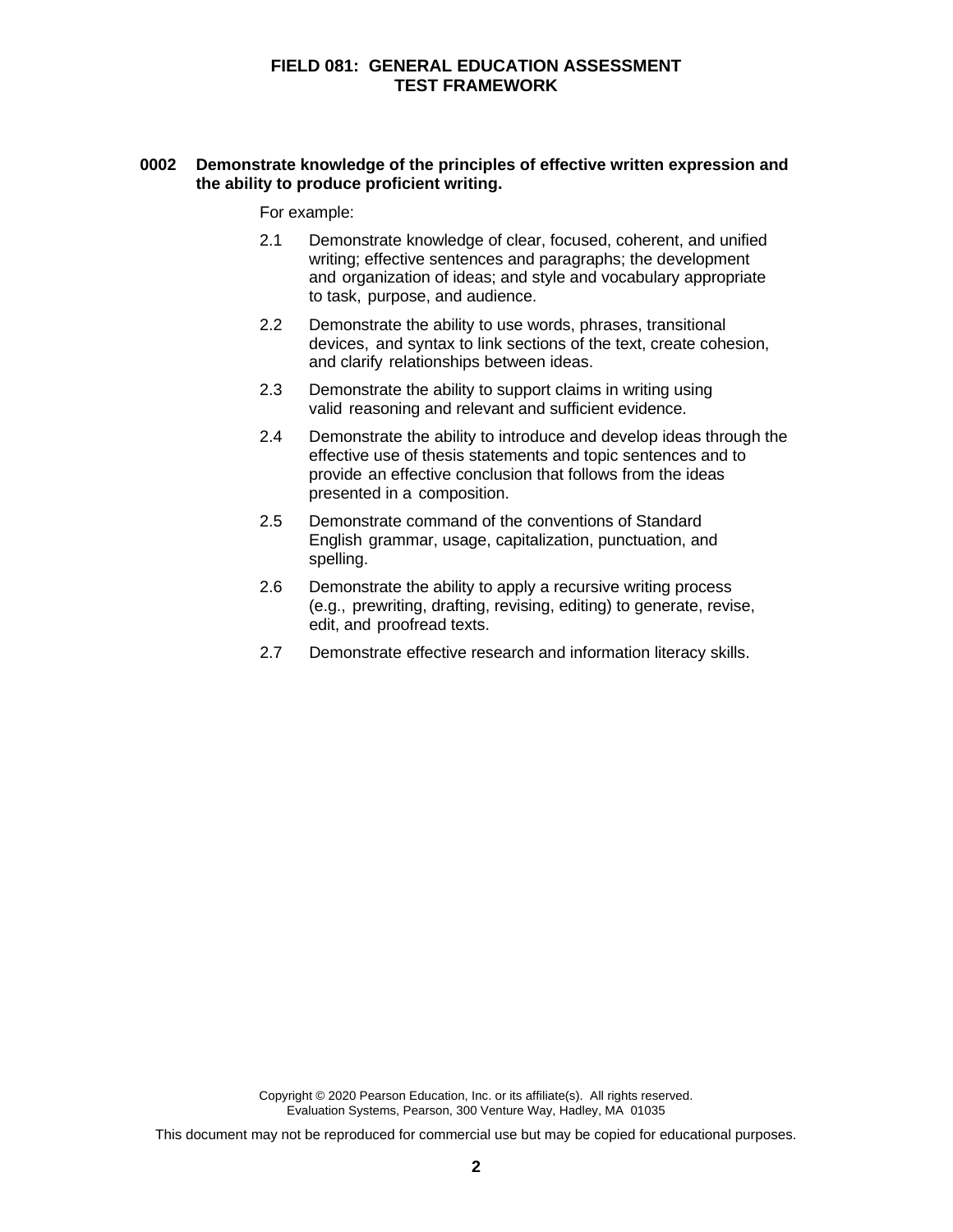#### **0003 Demonstrate understanding of oral communications and the ability to engage in effective speaking and listening.**

For example:

- 3.1 Demonstrate understanding of the process of audience analysis and the ability to create and use oral communications for different purposes.
- 3.2 Demonstrate the ability to gather relevant subject information and supporting evidence (e.g., statistics, examples, testimonies) and to utilize appropriate visual aids (e.g., charts, slides, multimedia).
- 3.3 Demonstrate the ability to develop unified, coherent, and developed oral arguments, utilizing different organizational patterns (e.g., chronological, topical, comparison/contrast) and rhetorical techniques.
- 3.4 Demonstrate knowledge of different speech delivery methods, the effects of verbal and nonverbal cues on speech delivery, and techniques for overcoming speech apprehension and anxiety.
- 3.5 Demonstrate knowledge of ethical standards in selecting, employing, and citing sources of information; an awareness of unethical behavior in speaking and listening; and the responsible use of emotional and logical appeals.
- 3.6 Demonstrate the ability to apply effective listening skills and strategies for the comprehension and interpretation of oral messages.
- 3.7 Demonstrate understanding of the role of public speaking in a democratic society and the contributions of effective speaking and listening to productive group communication.

Copyright © 2020 Pearson Education, Inc. or its affiliate(s). All rights reserved. Evaluation Systems, Pearson, 300 Venture Way, Hadley, MA 01035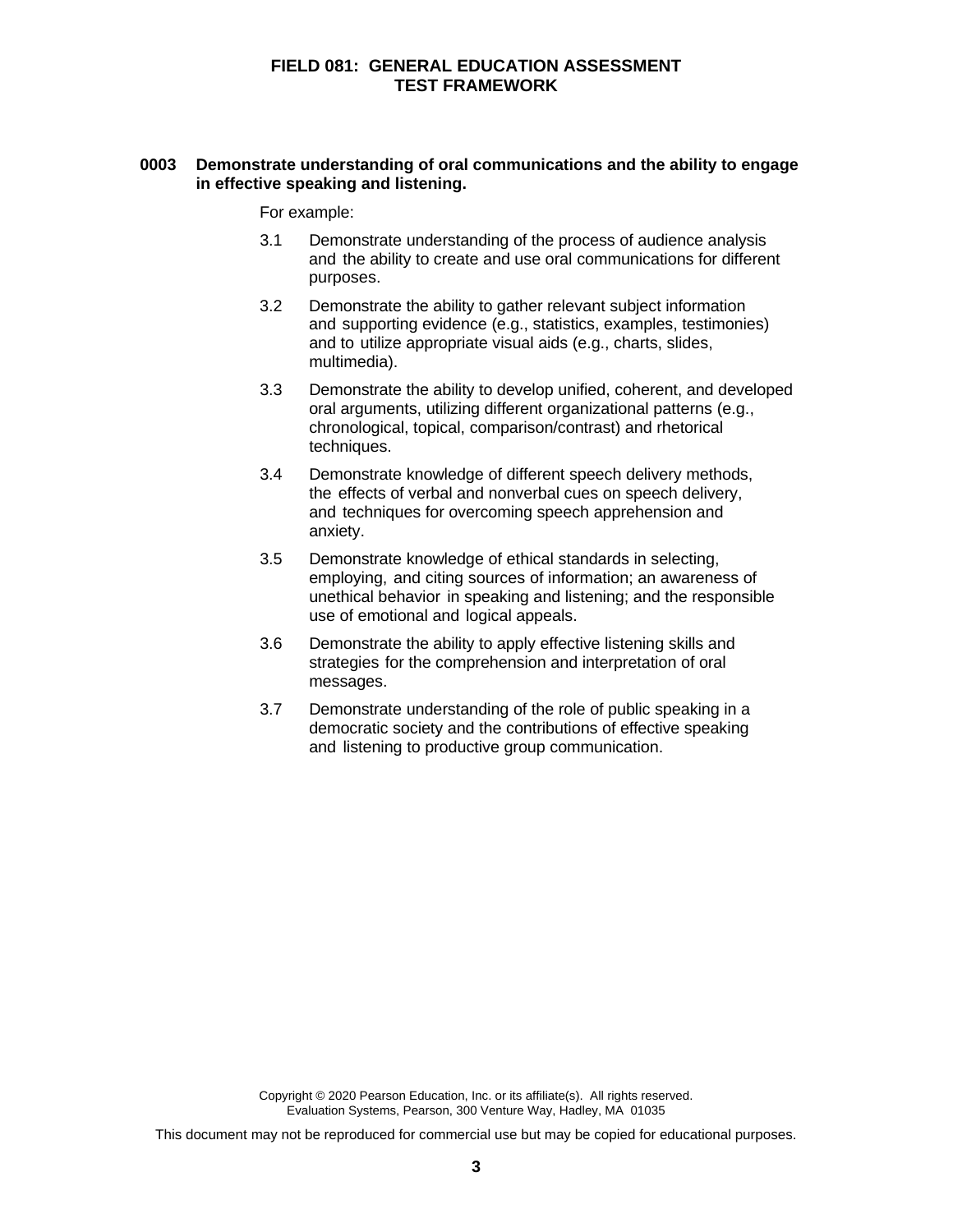#### **MATHEMATICAL SCIENCES**

### **0004 Understand fundamental mathematical concepts and their applications to society.**

For example:

- 4.1 Formulate and use generalizations based on pattern recognition.
- 4.2 Apply numbers (e.g., integers, fractions, decimals, percentages) and operations to solve problems.
- 4.3 Apply mathematical symbols and basic algebra to create models and solve problems.
- 4.4 Apply knowledge of measurements (e.g., units, length, area, volume) and properties of geometric figures (e.g., angles, lines of symmetry, number of sides) to model and solve problems.
- 4.5 Recognize and use connections within mathematics and between mathematics and other subjects (e.g., social science, physical science, information science, visual arts).
- 4.6 Describe contributions to society from the discipline of mathematics and analyze real-world applications of mathematical science.

#### **0005 Demonstrate quantitative literacy and apply quantitative methods to make decisions and solve problems.**

For example:

- 5.1 Read, interpret, analyze, and synthesize quantitative data (e.g., graphs, tables, statistics, survey data).
- 5.2 Demonstrate knowledge of basic statistical measures (e.g., mean, median, mode, range) and apply statistical concepts to summarize and analyze information.
- 5.3 Select appropriate graphical or statistical models to collect, organize, represent, and present information.
- 5.4 Use quantitative data to solve problems and make real-world decisions (e.g., interpret a scatterplot, distinguish between causation and correlation).

Copyright © 2020 Pearson Education, Inc. or its affiliate(s). All rights reserved. Evaluation Systems, Pearson, 300 Venture Way, Hadley, MA 01035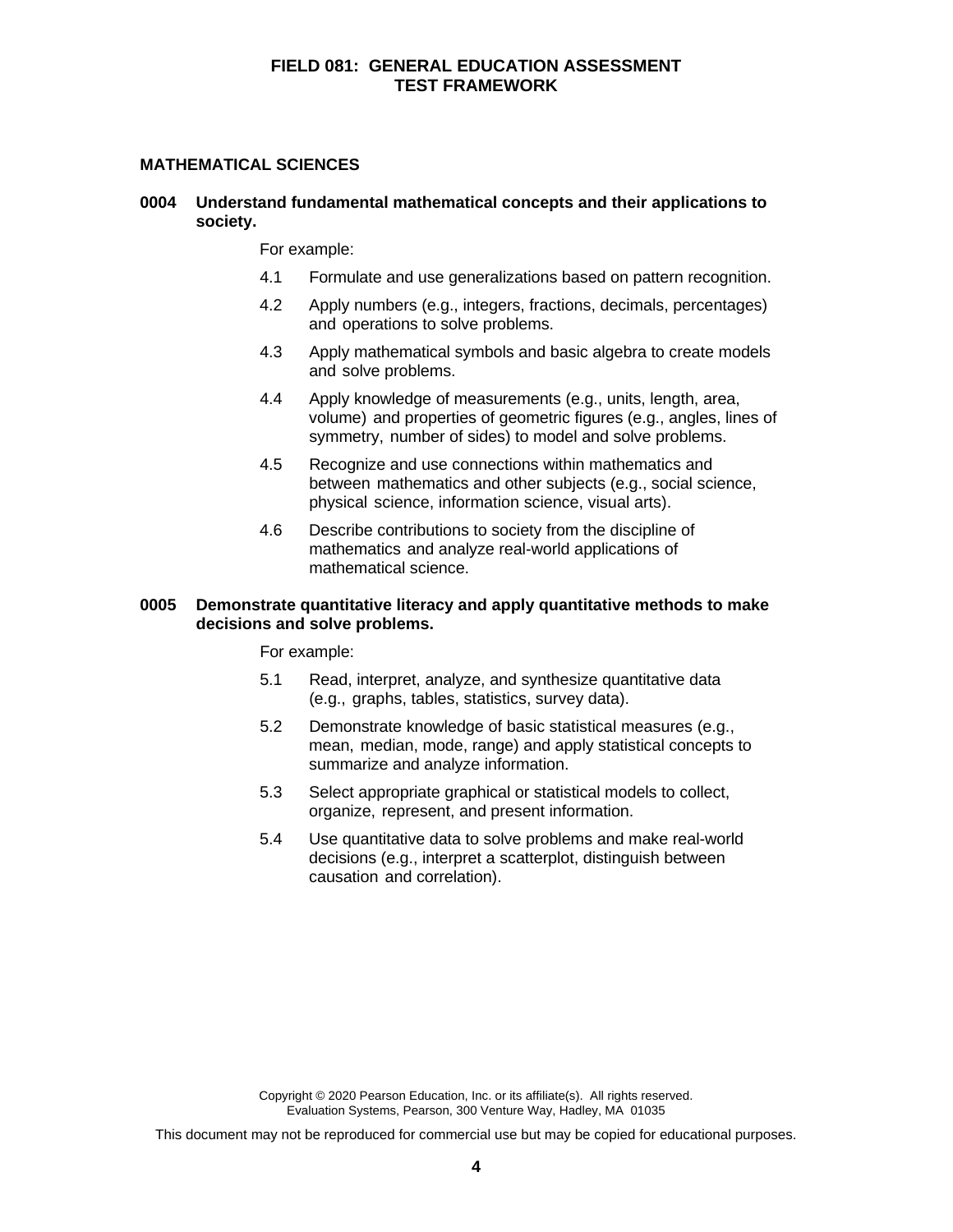### **NATURAL SCIENCES**

#### **0006 Understand fundamental concepts of the natural sciences.**

For example:

- 6.1 Demonstrate knowledge of fundamental concepts of physical science (e.g., matter and its interactions, motion and stability, energy, Earth systems).
- 6.2 Demonstrate knowledge of fundamental concepts of life science (e.g., the nature, organization, and evolution of living systems).
- 6.3 Demonstrate knowledge of how human interactions affect living systems and the environment.

#### **0007 Understand scientific processes.**

For example:

- 7.1 Apply knowledge of the empirical methods of scientific inquiry.
- 7.2 Demonstrate knowledge of the process of scientific inquiry and how to develop and test hypotheses to draw defensible conclusions.
- 7.3 Demonstrate knowledge of experimental designs, laboratory procedures, and methods for collecting, displaying, and interpreting scientific information.
- 7.4 Evaluate scientific evidence, data, arguments, and conclusions.
- 7.5 Demonstrate understanding of how science is influenced by historical and social contexts and how scientific discoveries change theoretical views of the world and shape human history.

Copyright © 2020 Pearson Education, Inc. or its affiliate(s). All rights reserved. Evaluation Systems, Pearson, 300 Venture Way, Hadley, MA 01035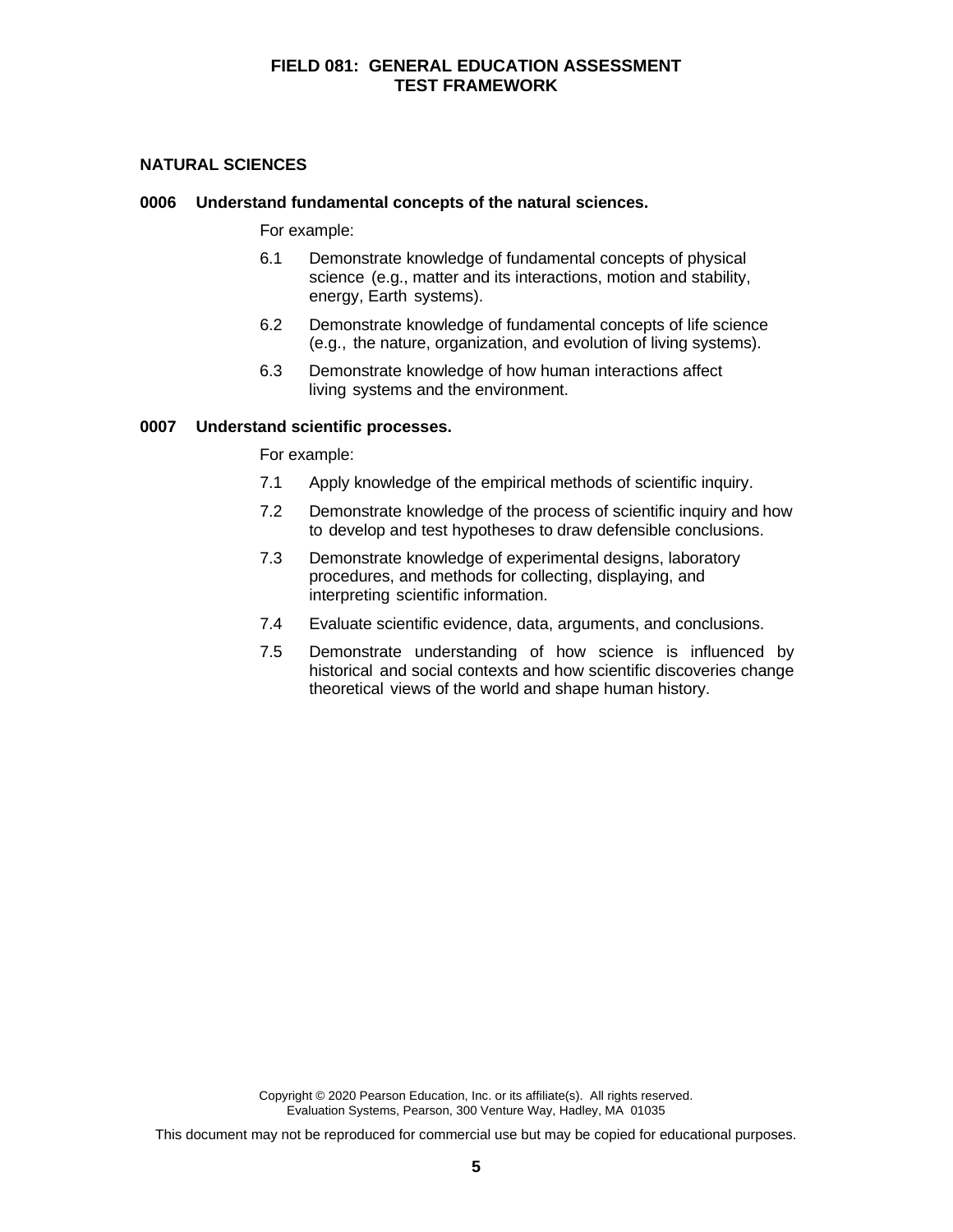#### **SOCIAL AND BEHAVIORAL SCIENCES**

#### **0008 Understand social institutions and human behavior.**

For example:

- 8.1 Demonstrate knowledge of the roles and functions of social institutions (e.g., family, schools, religious organizations, government) and the processes through which social institutions influence and shape culture.
- 8.2 Demonstrate understanding of the ways in which the political, economic, and social structures of the United States have reflected and transformed American society.
- 8.3 Demonstrate knowledge of the stages of human development and factors associated with the emergence of a sense of self and its relationship to others.
- 8.4 Analyze the ways in which various cultures, historical circumstances, and social conditions have shaped human development and behavior and influenced moral systems and ethical perspectives.
- 8.5 Demonstrate understanding of the processes, terms, and concepts used by historians and social and behavioral scientists to discover, describe, explain, and predict human behavior and the creation and evolution of social systems.

#### **0009 Understand historical settings, processes, and contexts.**

For example:

- 9.1 Compare and contrast world historical settings, eras, and developments and consider how different historical experiences contribute to diverse cultural perspectives and belief systems.
- 9.2 Demonstrate understanding of fundamental historical processes (e.g., economic growth and decline, demographic transitions, technological innovation) and analyze patterns of continuity and change across historical eras.
- 9.3 Analyze factors that promote connection, support cooperation, create competition, and provoke conflict between nations and societies.
- 9.4 Apply knowledge of history and the social and behavioral sciences to analyze and evaluate contemporary social, economic, political, and environmental issues and problems in the United States and the world.
- 9.5 Demonstrate knowledge of the constitutions of the United States and Missouri.

Copyright © 2020 Pearson Education, Inc. or its affiliate(s). All rights reserved. Evaluation Systems, Pearson, 300 Venture Way, Hadley, MA 01035